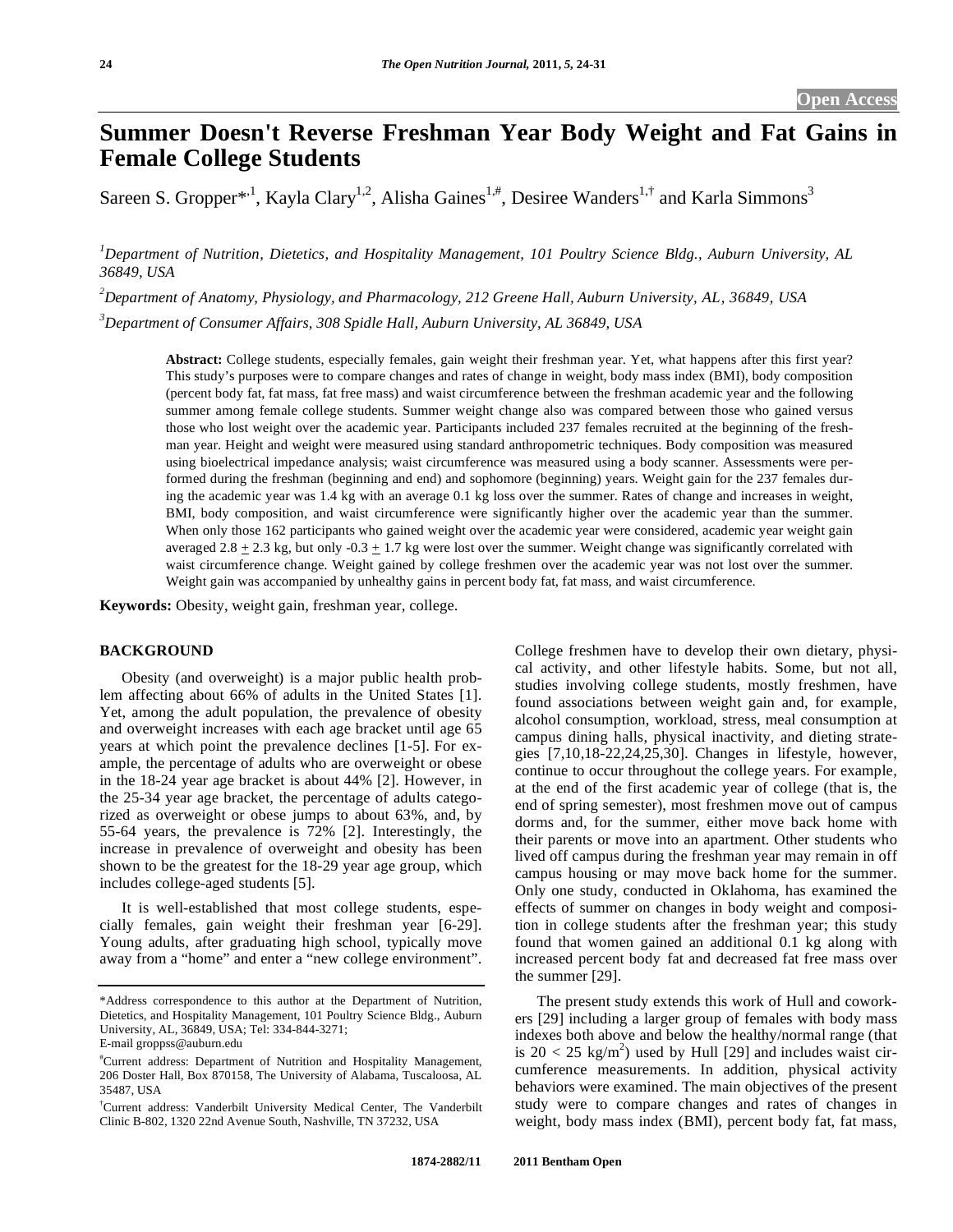fat free mass, and waist circumference among first year college females between the freshman academic year and the summer after the freshman year. Additionally, the present study also examined summer weight change to determine if participants either lost weight that was gained or gained weight that was lost over the academic year. Differences in summer weight change based on end of the academic year BMI were also examined.

# **METHODS**

## **Participants**

 Freshmen were recruited to participate in a prospective, observational, longitudinal study during the first four weeks of fall semester in 2007 (cohort 1) and in 2008 (cohort 2). Recruitment was accomplished by email to newly admitted freshmen who attended summer advising sessions at the university. Additionally, oral announcements were made and emails were sent to students enrolled in introductory level courses typically taken by first year students. Participants were excluded if not 17-19 years of age, if married, if they had children, or if they reported an eating disorder.

## **Study Protocol**

 Participants are being followed longitudinally over the next four years. Students were assessed at the beginning of the fall semesters, at the end of the fall semesters (freshman year only), and at the end of the spring semesters. Freshmen received \$25 and sophomores received \$30 for participating in the beginning of fall and end of spring semester assessments, and freshmen received \$20 for the end of fall semester assessment; the initial and end of spring assessments paid more money since participation time was longer. The study was approved by the Institutional Review Board for the Use of Human Subjects in Research at Auburn University. Signed, informed consent was obtained from each participant and from a parent or guardian if the participant was under 19 years of age.

### **Measures**

 Anthropometric measurements, including height, weight, body composition, and waist circumference, were performed as described by Gropper and associates [13]. Briefly, body weight was measured to the nearest 0.1 kg and height was measured to the nearest half cm using a digital scale with an attached height rod, respectively (Healthometer, Pelstar, LLC, Model 500KL, Bridgeview, IL). Participants removed shoes, hats, belts, and outer garments, and emptied pockets before being weighed and measured. Subjects were observed to wear similar attire (usually shorts and a t-shirt) at each assessment, making it unlikely that significant differences in clothing weight existed across assessments. BMI was calculated as weight divided by height squared  $(kg/m^2)$ . Body composition was measured using bioelectrical impedance analysis and waist circumference was measured using the NX16 three-dimensional body scanner  $(TC^2, Raleigh, NC)$  as described by Gropper and colleagues [13].

 A demographic questionnaire was administered at each assessment to obtain information from participants regarding sex, race/ethnicity, date of birth, state of permanent residence, and location of residence (e.g. on campus residence hall, off campus apartment, trailer, duplex or house, fraternity/sorority house, or at home with parents) at college and during the summer after the freshman year. Demographic information was also obtained from the Office of Institutional Research and Assessment for all freshmen at Auburn University. Auburn University's 2007 incoming freshman class (from which the subjects of the first cohort were recruited) consisted of 4,191 students (53% female, 47% male) who were mostly Caucasian (81.7%), followed by African American (11.3%), Hispanic (2.9%), Asian (1.9%), and other/unreported (0.8%). Auburn University's 2008 incoming freshman class (from which the subjects of the second cohort were recruited) consisted of 3,984 students (52% female, 48% male) who were mostly Caucasian (88.1%), followed by African American (5.6%), Hispanic (2.4%), Asian (1.9%), and other/unreported (2%). The majority of the students in both incoming classes were from the state of Alabama (over 65%) followed by Georgia (about 13%) among other states.

 This study was part of a larger, longitudinal study also assessing psychosocial traits and selected lifestyle habits. Physical activity was assessed using a subsample of questions based on the National College Health Risk Behavior Survey [31]. Physical activity questions included: (1) How many days per week do you participate in vigorous physical activity? (Vigorous activities are those that cause you to sweat and breathe hard.); (2) How many days per week do you participate in moderate physical activity? (Moderate activities include, for example, walking or bicycling); (3) How many days per week do you participate in strengthening exercises? (Strengthening exercises include activities such as push-ups, sit-ups, or weight lifting). Immediately following each question regarding vigorous, moderate, and strengthening exercises, participants were asked to specify the number of minutes per day spent in each activity.

#### **Statistical Methods**

 Statistical analyses were performed using the software InStat version 3.0 (GraphPad Software, San Diego, CA). Descriptive statistics were computed for all variables. Chi square tests were used to examine differences between each study population (cohorts 1 and 2) and the university's incoming freshman classes (2007 and 2008), respectively. Differences in the outcome measures (body weight, BMI, percent body fat, fat mass, fat free mass, and waist circumference, moderate physical activity, vigorous physical activity, and strength training) between cohorts 1 and 2 were examined using unpaired t-tests and analysis of variance (ANOVA). Repeated measures ANOVA was used to examine differences in outcome measures at the beginning of fall, end of spring, and beginning of next fall and to examine differences between academic year and summer periods in absolute changes and rate of changes in outcome measures. The rate of change for each outcome measure was calculated by dividing the measure's change by the time period between visits. ANOVA was used to determine differences in summer weight change among participants based on end of the academic year BMI (underweight, normal weight, overweight/obese). ANOVA was also used to determine differences in BMI between participants and dropouts (both those that dropped out after fall semester and those that dropped out after spring semester). Statistically significant findings using ANOVA were followed by Tukey's multiple compari-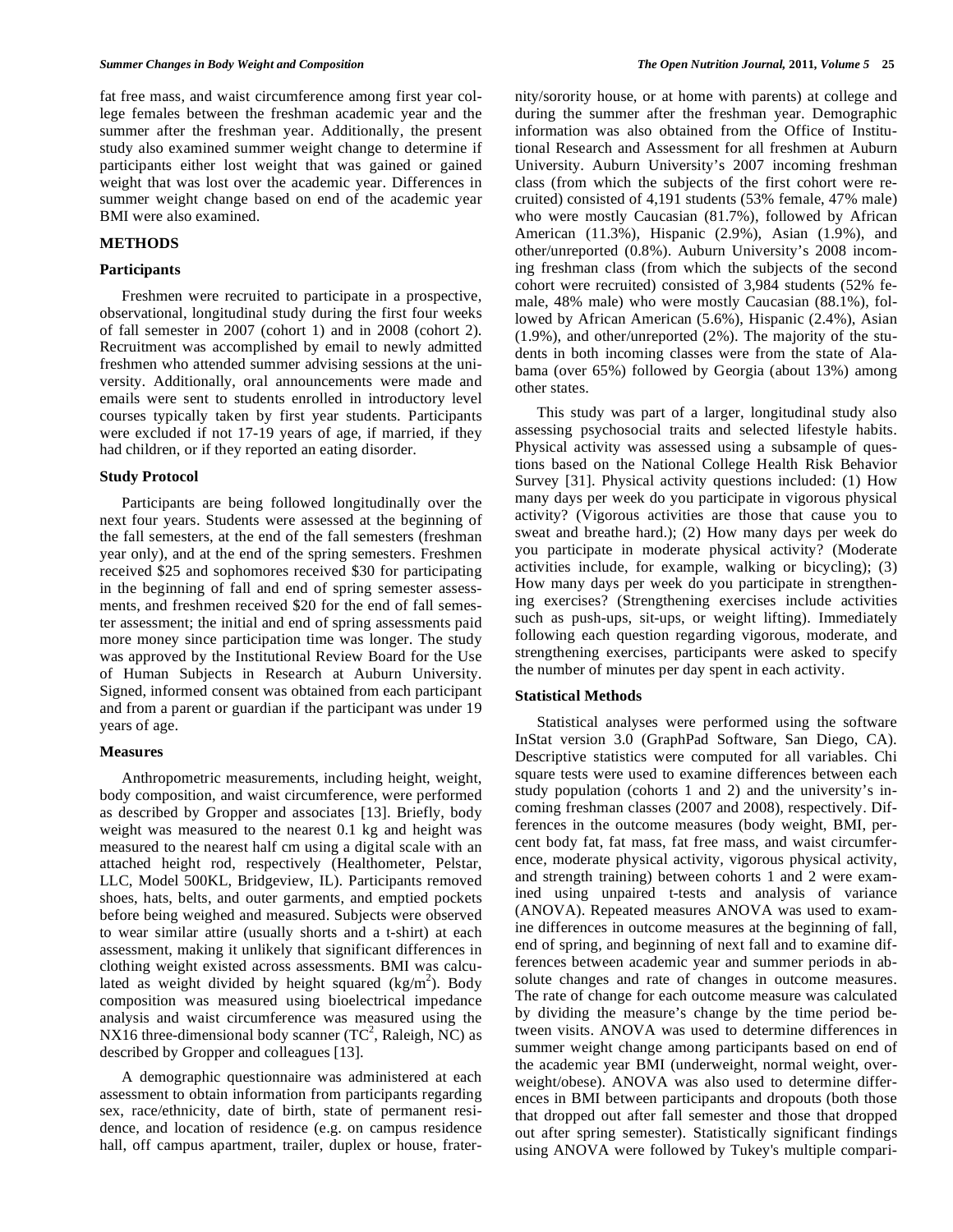sons test. Unpaired t-tests were used to determine differences in summer weight change between students who had gained weight versus lost over the academic year. Pearson correlation was used to examine relationships between weight change and waist change. A p-value less than 0.05 indicated statistically significant findings.

# **RESULTS**

 A group of 156 females volunteered for the study at the start of the fall semester 2007 (cohort 1) and 191 females volunteered for the study at the start of fall semester 2008 (cohort 2). Neither cohort 1 nor 2 significantly differed from the university's respective 2007 and 2008 freshman population suggesting a representative study sample. Of the 156 cohort 1 female participants 112 returned (72%), and of the 191 cohort 2 female participants 125 returned (65%) for assessments at the end of spring semester and the beginning of the next fall semester. Table **1** provides information on participant characteristics. No significant differences were found in initial body weight, BMI, and waist measurements or in changes in fat mass and percent body fat between cohorts 1 and 2. However, initial body composition measurements and changes in fat free mass and waist circumference slightly but significantly differed between the cohorts. Thus, data from the cohorts were analyzed both separately and combined.

 Analysis of the initial ages (data not shown) and BMIs of the dropouts versus those of the participants produced no significant differences. After the initial fall and end of spring assessments, dropouts had average BMIs of  $22.9 \pm 4.1$  kg/m<sup>2</sup> and  $22.3 \pm 3.3$  kg/m<sup>2</sup>, respectively. The average initial BMI of the participants who completed the study was  $22.0 \pm 3.5$  $kg/m<sup>2</sup>$ .

| Table 1 |  |  |  | Age, Race, and Housing Characteristics of Participants who Completed the Study |
|---------|--|--|--|--------------------------------------------------------------------------------|
|---------|--|--|--|--------------------------------------------------------------------------------|

|                                            | <b>Beginning Academic Year</b> | <b>Summer</b> |  |
|--------------------------------------------|--------------------------------|---------------|--|
| Age (years) (mean $\pm$ SD)                | $18.1\pm0.3$                   | $18.7 + 0.5$  |  |
| Cohort 1                                   | $18.0 + 0.3$                   | $18.6 + 0.5$  |  |
| Cohort 2                                   | $18.1 \pm 0.3$                 | $18.7 + 0.5$  |  |
| Race $n$ (%)                               |                                |               |  |
| Caucasian (cohorts 1 and 2)                | 202 (85%)                      |               |  |
| Cohort 1                                   | 91 (81%)                       |               |  |
| Cohort 2                                   | 111 (89%)                      |               |  |
| African American (cohorts 1 and 2)         | 24 (10%)                       |               |  |
| Cohort 1                                   | 16(14%)                        |               |  |
| Cohort 2                                   | 8(6%)                          |               |  |
| Hispanic (cohorts 1 and 2)                 | 7(3%)                          |               |  |
| Cohort 1                                   | 2(2%)                          |               |  |
| Cohort 2                                   | 5(4%)                          |               |  |
| Asian (cohorts 1 and 2)                    | 2(1%)                          |               |  |
| Cohort 1                                   | 1(1%)                          |               |  |
| Cohort 2                                   | $1(1\%)$                       |               |  |
| Other (cohorts 1 and 2)                    | 2(1%)                          |               |  |
| Housing n (%)                              |                                |               |  |
| On campus residence hall (cohorts 1 and 2) | 161 (68%)                      | 3(1%)         |  |
| Cohort 1                                   | 79 (71%)                       | $0(0\%)$      |  |
| Cohort 2                                   | 82 (66%)                       | 3(2%)         |  |
| Off campus <sup>a</sup> (cohorts 1 and 2)  | 74 (31%)                       | 66 (28%)      |  |
| Cohort 1                                   | 31 (28%)                       | 32 (29%)      |  |
| Cohort 2                                   | 43 (34%)                       | 34 (27%)      |  |
| At parent's home (cohorts 1 and 2)         | 2(1%)                          | 168 (71%)     |  |
| Cohort 1                                   | 2(2%)                          | 80 (71%)      |  |
| Cohort 2                                   | $0(0\%)$                       | 88 (71%)      |  |

a Off campus housing includes: apartment, trailer, or house.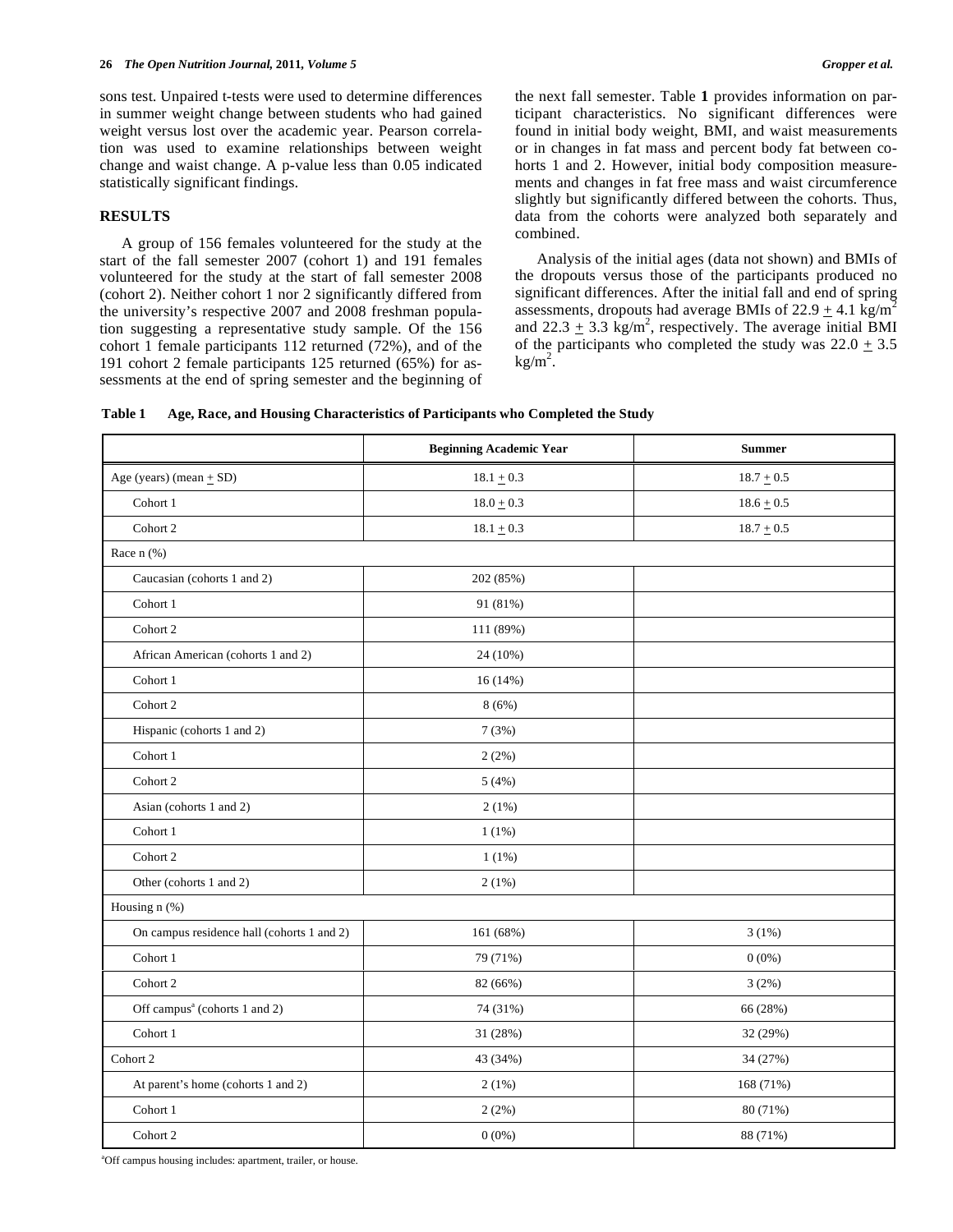# **Anthropometric and Physical Activity Findings for the Academic Year and Summer**

 Table **2** provides information on body weight, BMI, percent body fat, fat mass, fat free mass, and waist circumference at the start of the freshman academic year, at the end of the freshman academic year, and at the beginning of the sophomore year. Changes in these outcome measures for the academic year versus the summer are also shown. Significant gains in each of the outcome measures were found between the beginning and the end of the academic year, but not between the end of the academic year and the beginning of the sophomore year (i.e. over the summer) with three exceptions. Percent body fat for cohort 1 increased significantly during both the academic year and the summer, whereas fat free mass and waist circumference for cohort 1 did not significantly differ during the academic year or over the summer (Table **2**).

 Academic year weight gain for the entire group averaged  $1.4 \pm 3.0$  kg, with a range of -9.3 to  $\pm 13.6$  kg; summer weight change for the entire group averaged  $-0.1 \pm 1.7$  kg, with a range of  $-6.8$  to  $+4.7$  kg. Weight change did not significantly differ by race (data not shown). The rate of weight gain over the academic year (0.16 kg/month) was significantly ( $p <$ 0.0001) greater than the rate of weight change over the summer (-0.02 kg/month).

 Over the freshman academic year, both cohorts 1 and 2 had greater changes in weight, percent body fat, fat mass, and waist circumference than over the summer (Table **2**).

# **Table 2. Body Weight, Body Mass Index (BMI), Body Composition, and Waist Circumference Findings (Mean + SD) of College Females at the Beginning and End of the Freshman Year and the Summer After the Freshman Year (Start of Sophomore Academic Year)**

|                          | <b>Start of freshman</b> | End of freshman        | <b>Start of sophomore</b><br>academic year | Change                     |                            |  |  |  |
|--------------------------|--------------------------|------------------------|--------------------------------------------|----------------------------|----------------------------|--|--|--|
|                          | academic year            | academic year          |                                            | Academic                   | <b>Summer</b>              |  |  |  |
| Weight (kg)              |                          |                        |                                            |                            |                            |  |  |  |
| Cohort 1&2               | $59.3 \pm 10.7^{\circ}$  | $60.5 \pm 11.1^b$      | $60.4 \pm 11.2^b$                          | $1.4 \pm 3.0^d$            | $0.1 \pm 1.7$ <sup>e</sup> |  |  |  |
| Cohort 1                 | $60.4 \pm 13.2^a$        | $61.3 \pm 14.0^b$      | $61.5 \pm 9.5^{\rm b}$                     | $0.9 \pm 3.3^d$            | $0.2 \pm 1.7^{\circ}$      |  |  |  |
| Cohort 2                 | $58.3 \pm 7.8^{\circ}$   | $59.9 \pm 7.6^b$       | $59.5 \pm 7.6^b$                           | $1.8 + 2.8^d$              | $0.3 \pm 1.8^{\circ}$      |  |  |  |
| BMI (kg/m <sup>2</sup> ) |                          |                        |                                            |                            |                            |  |  |  |
| Cohort 1&2               | $22.0 \pm 3.5^{\circ}$   | $22.5 \pm 3.7^b$       | $22.4 \pm 3.7^b$                           | $0.5 \pm 1.1^d$            | $0.1 \pm 0.6^{\circ}$      |  |  |  |
| Cohort 1                 | $22.3 \pm 4.3^{\circ}$   | $22.5 \pm 4.6^b$       | $22.6 \pm 4.6^b$                           | $0.3 \pm 1.2^d$            | $0.0 \pm 0.6^d$            |  |  |  |
| Cohort 2                 | $21.8 \pm 2.6^a$         | $22.4 \pm 2.6^b$       | $22.3 \pm 2.6^b$                           | $0.7 + 1.0^d$              | $0.1 \pm 0.7^e$            |  |  |  |
| Body fat (%)             |                          |                        |                                            |                            |                            |  |  |  |
| Cohort 1&2               | $23.0 + 5.3^a$           | $24.0 \pm 5.6^b$       | $24.1 \pm 5.4^b$                           | $1.1 \pm 2.7^{\rm d}$      | $0.1 \pm 1.9^{\circ}$      |  |  |  |
| Cohort 1                 | $22.4 \pm 6.1^{\circ}$   | $23.5 \pm 6.6^b$       | $24.0 + 4.6^c$                             | $1.2 \pm 2.8$ <sup>d</sup> | $0.5 \pm 2.0^{\circ}$      |  |  |  |
| Cohort 2                 | $23.6 \pm 4.4^{\circ}$   | $24.5 + 4.4^b$         | $24.4 + 2.6^b$                             | $0.7 \pm 1.0^d$            | $0.3 + 1.7^e$              |  |  |  |
| Fat mass (kg)            |                          |                        |                                            |                            |                            |  |  |  |
| Cohort 1&2               | $14.0 \pm 6.5^{\circ}$   | $15.0 \pm 7.1^b$       | $15.0 \pm 7.2^b$                           | $1.0 \pm 2.2^d$            | $0.0 + 1.4^e$              |  |  |  |
| Cohort 1                 | $14.1 + 8.4^a$           | $15.1 \pm 9.4^b$       | $15.5 \pm 9.5^{\rm b}$                     | $1.0 \pm 2.4^d$            | $0.3 \pm 1.4^e$            |  |  |  |
| Cohort 2                 | $14.0 \pm 4.0^{\circ}$   | $14.9 \pm 4.1^{\rm b}$ | $14.5 \pm 4.1^{\rm b}$                     | $1.0 \pm 2.0^d$            | $0.3 \pm 1.4^{\circ}$      |  |  |  |
| Fat free mass (kg)       |                          |                        |                                            |                            |                            |  |  |  |
| Cohort 1&2               | $45.3 \pm 5.6^a$         | $45.6 \pm 5.4^b$       | $45.5 \pm 5.4^{\text{a,b}}$                | $0.3 \pm 2.1^d$            | $0.1 + 1.2^e$              |  |  |  |
| Cohort 1                 | $46.3 \pm 6.1^a$         | $46.2 \pm 6.0^a$       | $46.0 \pm 5.9^{\circ}$                     | $0.1 \pm 2.3^d$            | $0.2 \pm 1.4^d$            |  |  |  |
| Cohort 2                 | $44.4 \pm 5.0^a$         | $45.0 + 4.8^b$         | $45.0 + 4.8^b$                             | $0.6 \pm 1.9^d$            | $0.0 \pm 1.1^{\circ}$      |  |  |  |
| Waist circumference (cm) |                          |                        |                                            |                            |                            |  |  |  |
| Cohort 1&2               | $74.9 + 6.9^{\circ}$     | $75.9 \pm 6.3^b$       | $75.4 \pm 6.6^{a,b}$                       | $1.0 \pm 4.3^{\rm d}$      | $0.3 \pm 3.0^{\circ}$      |  |  |  |
| Cohort 1                 | $75.7 \pm 7.1^{\circ}$   | $76.5 + 6.6^a$         | $75.4 \pm 7.1^{\circ}$                     | $1.0 \pm 5.1^d$            | $0.8 + 3.0^e$              |  |  |  |
| Cohort 2                 | $74.4 \pm 6.6^a$         | $75.4 \pm 6.1^b$       | $75.4 \pm 6.3^b$                           | $1.3 \pm 3.6^d$            | $0.0 \pm 2.8^{\circ}$      |  |  |  |

a.b.cRows with different letters differ statistically significantly for the academic year.<br>deRows with different letters differ statistically significantly between the change over the academic year versus the change over t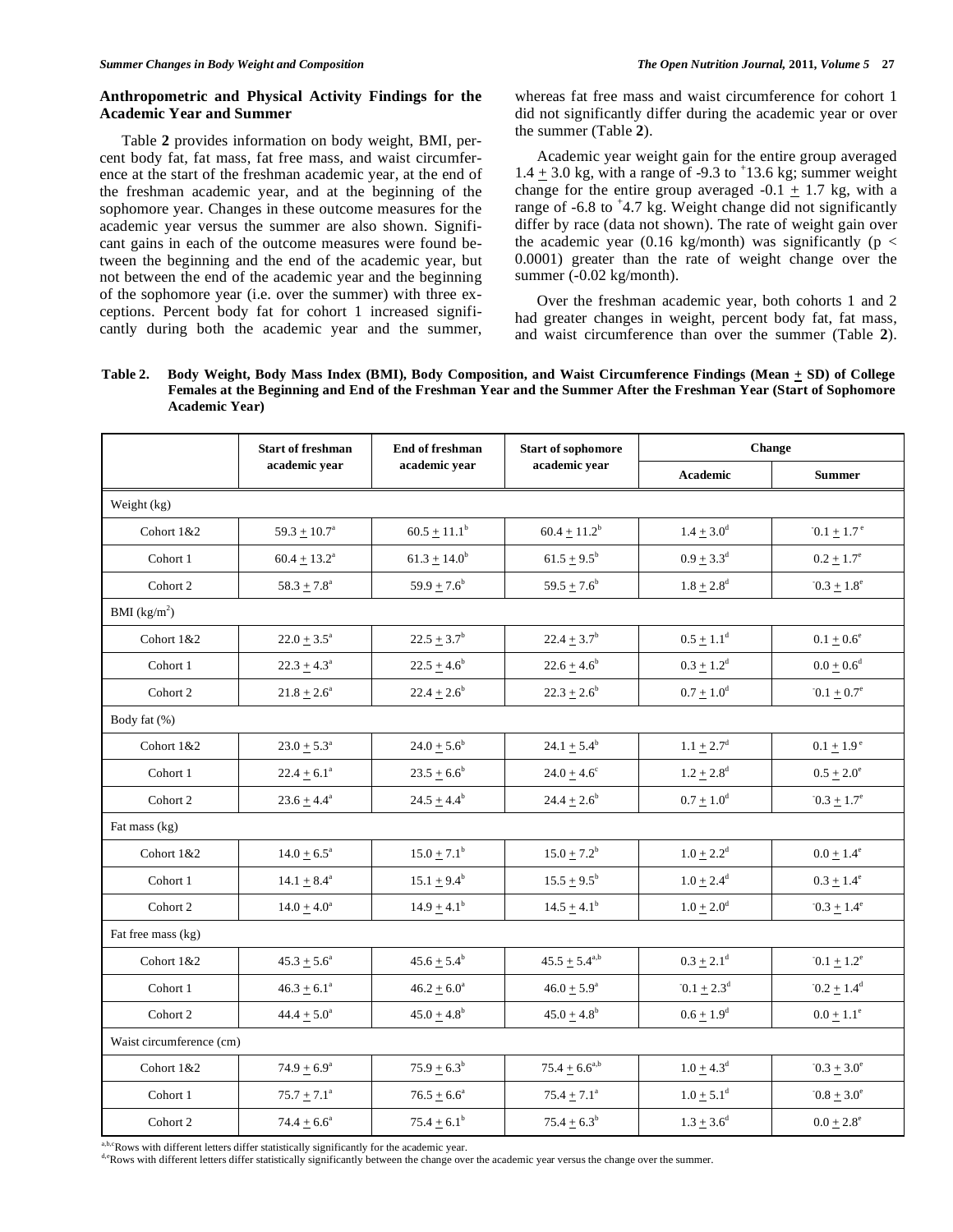Over the freshman academic year, time spent engaging in vigorous physical activity did not significantly differ between cohort 1 (115  $\pm$  106 minutes/week) and cohort 2 (116  $+ 108$  minutes/week); however time spent engaging in moderate physical activity was significantly ( $p < 0.0001$ ) greater for cohort 1 (239 + 127 minutes/week) versus cohort 2 (177 + 133 minutes/week). During the summer, time spent engaging in vigorous physical activity also did not significantly differ between cohort 1 (100 + 94 minutes/week) and cohort 2 (95 + 96 minutes/week). However, the reverse was found for time spent engaging in moderate physical activity, whereby cohort 1 spent significantly ( $p < 0.0001$ ) less time  $(111 + 81$  minutes/week) than cohort 2 (144  $\pm$  125 minutes/week). The average time both cohorts spent engaging in vigorous physical activity was significantly (p=0.006) greater during the academic year  $(119 + 106 \text{ minutes/week})$ versus the summer (98  $\pm$  99 minutes/week). Similarly, the average time both cohorts spent engaging in moderate physical activity was significantly ( $p < 0.0001$ ) greater during the academic year (206  $\pm$  137 minutes/week) versus the summer  $(138 + 118 \text{ minutes/week})$ . This same trend between the academic year and the summer was observed for each cohort independently (data not shown).

**Table 3. Monthly Rate of Change in Body Weight, Body Mass Index (BMI), Body Composition, and Waist Circumference (Mean + SD) of College Females Over the Academic Freshman Year and the Summer after the Freshman Year** 

|                                | Rate of Change / Month                                  |                            |  |
|--------------------------------|---------------------------------------------------------|----------------------------|--|
|                                | Academic                                                | <b>Summer</b>              |  |
| Weight (kg/month)              |                                                         |                            |  |
| Cohorts 1&2                    | $0.16 \pm 0.37^{\rm a}$                                 | $0.02 \pm 0.45^b$          |  |
| Cohort 1                       | $0.10 \pm 0.38^a$                                       | $0.05 \pm 0.43^{\circ}$    |  |
| Cohort 2                       | $0.21\pm0.36^{\rm a}$                                   | $0.06 \pm 0.46^b$          |  |
| BMI $(kg/m^2/month)$           |                                                         |                            |  |
| Cohorts 1&2                    | $0.06 \pm 0.14^a$                                       | $0.01 + 0.17$ <sup>b</sup> |  |
| Cohort 1                       | $0.03 \pm 0.14^a$                                       | $0.01 + 0.16^a$            |  |
| Cohort 2                       | $0.07 \pm 0.13^a$                                       | $0.03 + 0.17^b$            |  |
| Body fat (%/month)             |                                                         |                            |  |
| Cohorts 1&2                    | $0.14 \pm 0.33^a$                                       | $0.01 \pm 0.49^b$          |  |
| Cohort 1                       | $0.14 \pm 0.35^{\text{a}}$                              | $0.16 \pm 0.54^a$          |  |
| Cohort 2                       | $0.13 \pm 0.31^a$                                       | $0.07 \pm 0.43^b$          |  |
| Fat mass (kg/month)            |                                                         |                            |  |
| Cohorts 1&2                    | $0.13 + 0.26^a$                                         | $0.01 + 0.36^b$            |  |
| Cohort 1                       | $0.11 \pm 0.27^{\rm a}$                                 | $0.10 + 0.36^a$            |  |
| Cohort 2                       | $0.14 \pm 0.26^a$                                       | $0.05 + 0.36^b$            |  |
| Fat free mass (kg/month)       |                                                         |                            |  |
| Cohorts 1&2                    | $0.04 \pm 0.25^{\text{a}}$                              | $0.02 \pm 0.30^b$          |  |
| Cohort 1                       | $0.05 \pm 0.34^{\circ}$<br>$0.01 \pm 0.27$ <sup>a</sup> |                            |  |
| Cohort 2                       | $0.07 \pm 0.23^{\text{a}}$                              | $0.01 \pm 0.27^b$          |  |
| Waist circumference (cm/month) |                                                         |                            |  |
| Cohorts 1&2                    | $0.10 + 0.78$ <sup>b</sup><br>$0.13 \pm 0.52^a$         |                            |  |
| Cohort 1                       | $0.12 \pm 0.65^a$                                       | $-0.27 + 0.72^b$           |  |
| Cohort 2                       | $0.13 \pm 0.41^a$                                       | $0.00 + 0.80^a$            |  |
|                                |                                                         |                            |  |

a,bRows with different letters differ statistically significantly.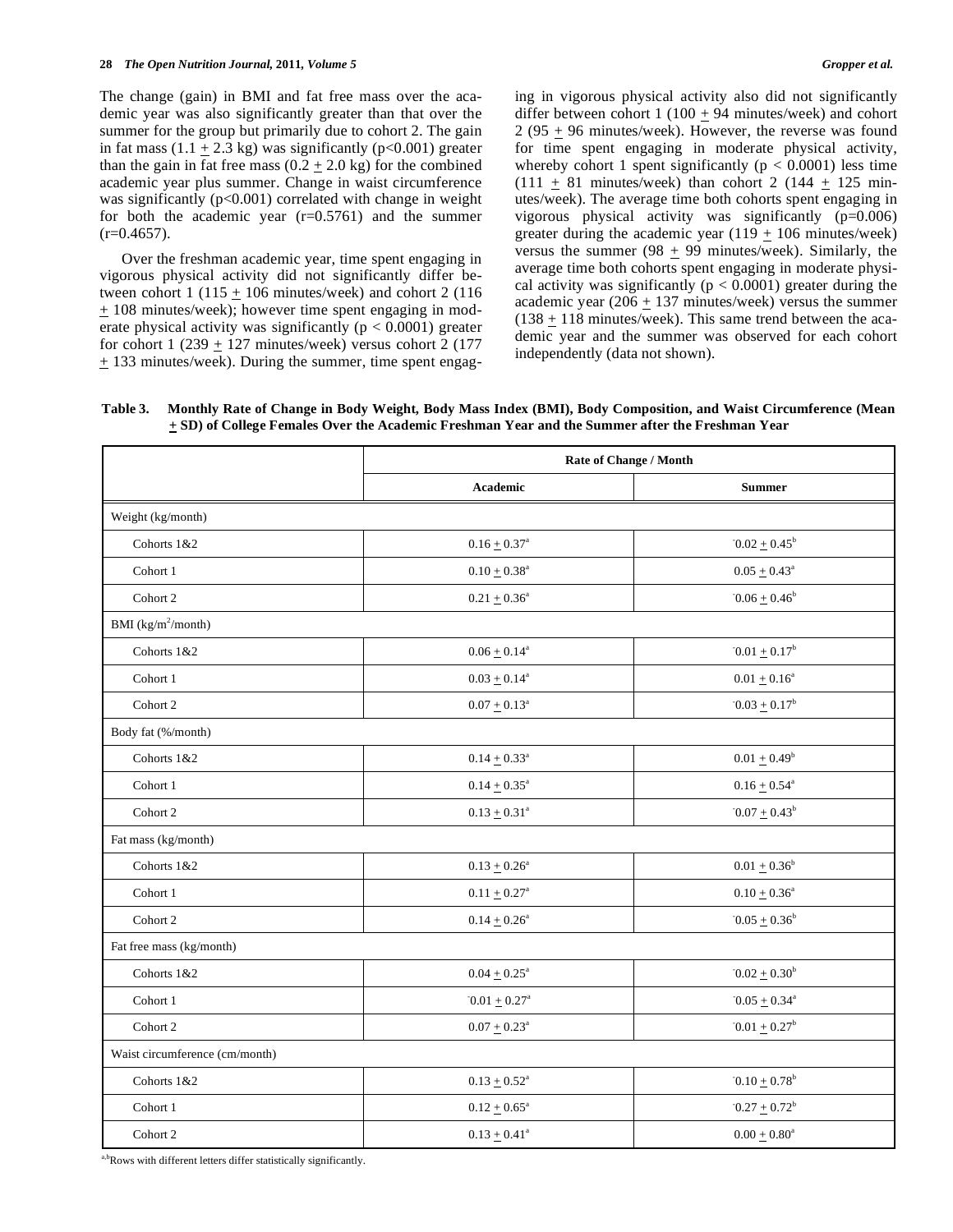## **Anthropometric Findings: Rate of Change for the Academic Year and Summer**

 Greater rates of changes for body weight and composition (but not waist circumference) were found for the academic year versus the summer for cohort 2 (Table **3**). No differences were found in the rates of changes for these outcome measures (except waist circumference) between the two time periods for cohort 1 (Table **3**).

# **Anthropometric Summer Findings Based on Academic Year Weight Change and BMI**

 Over the summer, 119 participants (50%) lost or stayed the same weight  $(-1.3 \pm 1.3 \text{ kg})$  and 118 participants (50%) gained weight (1.2  $\pm$  1.0 kg). Summer weight change differed significantly (p=0.0059) between participants who gained weight over the academic year versus those who had lost weight over the academic year. Over the academic year, 162 participants (68%) gained weight, an average of 2.8  $\pm$ 2.3 kg, but this group lost only  $-0.3 \pm 1.7$  kg over the summer. Over the academic year, 75 participants (32%) lost weight or stayed the same weight, an average of  $-1.7 \pm 2.0$ kg; over the summer this group gained  $0.4 + 1.7$  kg. Summer weight change did not significantly differ among underweight participants (n=23; with an end of spring semester BMI < 18.5 kg/m<sup>2</sup>) with an average weight loss of  $0.03 \pm$ 1.59 kg versus normal weight participants (n=181; with an end of spring semester BMI  $18.5 - 24.9$  kg/m<sup>2</sup>) with an average weight loss of  $0.02 \pm 1.69$  kg versus overweight/obese participants (n=33; with an end of spring semester BMI  $> 25$ )  $\text{kg/m}^2$ ) with an average weight loss of  $0.43 \pm 2.08 \text{ kg}$ .

## **DISCUSSION**

 Two objectives of this study were to examine changes and rates of changes in body weight, composition, and shape in college females between the freshman academic year and the summer after the freshman academic year. During the freshman academic year, significant increases in weight, BMI, body fat, and fat mass were observed in both cohorts. Both cohorts gained less or lost weight, BMI, percent body fat, fat mass, and waist circumference over the summer. Yet, while the general directions of change for both cohorts were similar, cohort 1 exhibited an average summer weight gain (0.2 kg) whereas cohort 2 exhibited an average summer weight loss (-0.3 kg). The changes observed in cohort 1 are similar to the findings by Hull and associates [29] who found that body weight increased 1.3 kg during the academic freshman year and another 0.1 kg during the summer in a group of 69 college females. However, in contrast to significant increases in fat mass over the year and decreases in fat mass over the summer in the females in Hull's study [29], both cohorts of females in the present study had gains or changes in percent body fat and fat mass that were significantly less in the summer versus the academic year. When examining the physical activity habits; the significantly greater amount of time engaged in moderate physical activity during the summer by cohort 2 likely contributed to the group's weight loss versus cohort 1 who gained weight and spent less time engaged in moderate physical activity during the summer. Similarly, over the academic year, the significantly greater amount of time engaged in moderate physical activity by cohort 1 likely contributed to the group's lower

weight gain than cohort 2 who gained more weight and spent significantly less time engaged in moderate physical activity.

 The significant decrease in physical activity between the academic year and the summer coupled with the significant decrease in the rate of change in weight, BMI, percent body fat, and fat mass for cohort 2 between the academic year and the summer supports the likelihood of healthier dietary behaviors in the summer. Never-the-less, the absolute gains in weight, fat mass, and percent body fat by cohort 1 during the summer (even though they were less than what was gained over the academic year) and the lack of a significant difference between the academic year and summer in the rates of change for weight and body composition are worrisome.

 Some weight gain during college is expected. Height-forage growth curves for females suggest gains in height cease between about 18 to 20 years, with increases in height after age 16 years being generally quite minimal [32]. Yet, while weight gain typically occurs with height gains, with the cessation of growth, excessive weight gain can be detrimental to health. Obesity is a known risk factor for type 2 diabetes mellitus, heart disease, osteoarthritis, and some cancers, among other problems.

 The college years have been suggested as a critical period for weight gain for young adults [6,29]. While many studies have reported weight gain, especially in females, during the freshman year, only a few studies have examined weight change in college students beyond the freshman year [26,28,29,33,34]. Notable findings from some of these studies [26,33] include the slowed rate of weight gain in females between the freshman and sophomore years of college. This result was also shown in Hull's study [29] that examined changes the summer after the freshman year (0.21 kg/month rate of weight gain during the academic year versus 0.0 kg/month during the summer), and in the present study (rate of weight change of 0.16 kg/month during the academic year to -0.02 kg/month over the summer). Yet, these reported academic year rates of weight gain for the college freshmen exceed those reported for young women as part of the Cardia study [3].

 The inclusion of waist circumference, a unique addition to this study, provides additional evidence suggesting increased health risks. Waist circumference significantly increased over the academic year in cohort 2, and in both cohorts the academic year change in waist circumference was significantly greater than the summer change. While cohort 1 showed a slight but significant decrease in waist circumference over the summer suggesting perhaps healthier changes in dietary habits, weight change was significantly and positively correlated with waist circumference change. Waist circumference is thought to be one of the best indicators of obesity-related health risks including type 2 diabetes and heart disease [35-39]. The overall absolute net increases in waist circumference coupled with the overall increases in percent body fat and fat mass observed in this study suggest unfavorable changes in body shape as well as body composition in female college freshmen, and help support the notion that the college years are a critical period for not only weight gain but also undesirable body composition changes.

 Two other objectives of this study were to determine if participants either lost weight that was gained or gained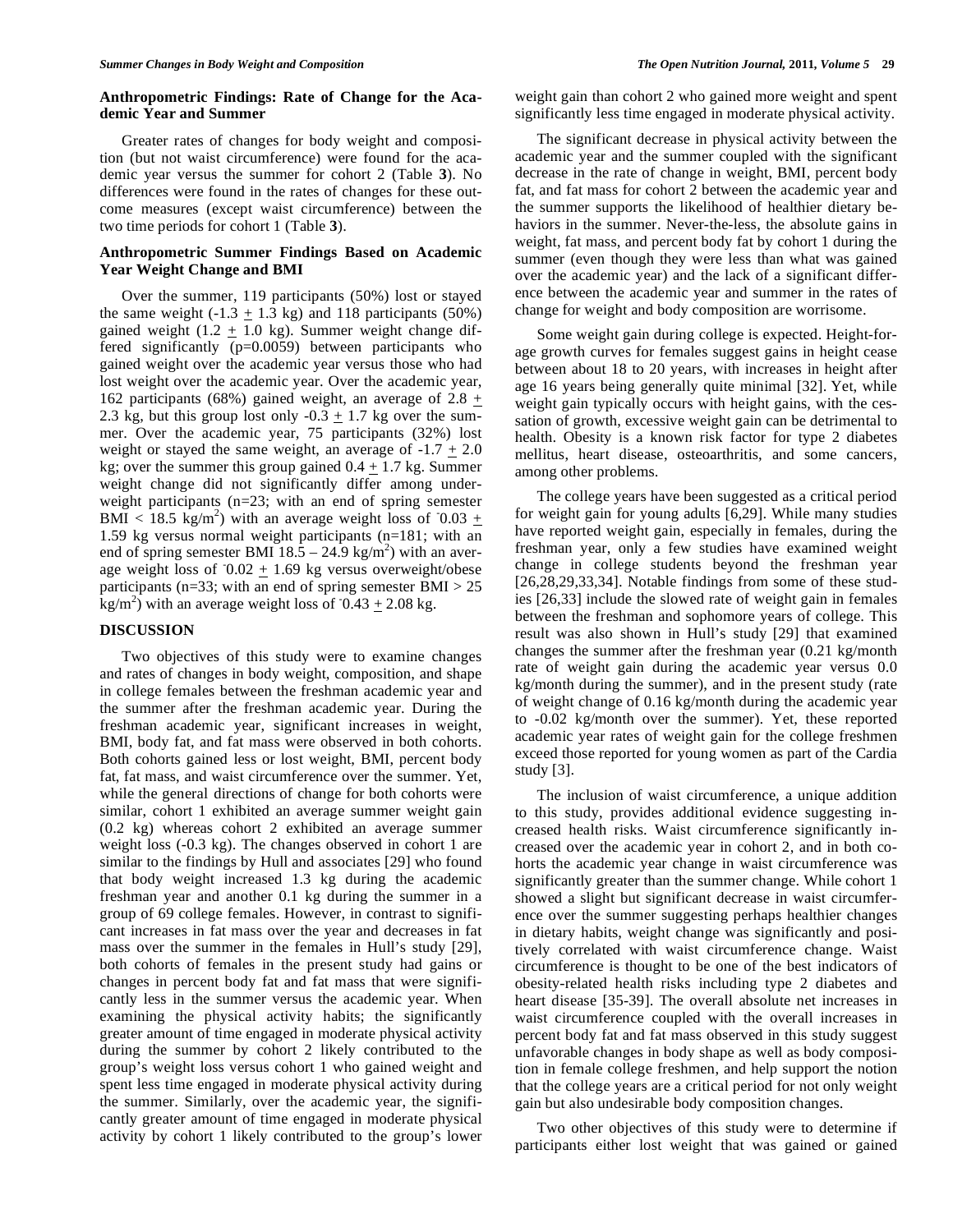weight that was lost over the academic year, and to determine differences in summer weight change based on end of the academic year BMI. The assumption was that those who gained weight over the academic year would lose the excess weight over the summer. Yet, while summer weight loss was significantly greater in the academic year weight gain group than in the academic year weight loss group, neither group completely returned to their initial weight. The academic year weight gain group exhibited a net yearly gain of 2.5 kg and the academic year weight loss group exhibited a net yearly loss of -1.3 kg. These findings suggest that summer weight loss efforts were partially successful by some of the females who had gained weight over the academic year and that summer weight gain efforts were successful for at least some of the females who had lost weight over the academic year. The fact that no significant differences in summer weight change were found among participants who were underweight, normal weight, or overweight/obese at the start of the summer may be the result of the relatively few numbers of females in the underweight or overweight/obese categories versus normal weight category. Further, weight change efforts were not included in the analyses and could influence study findings.

 Studies examining weight changes after the freshman year are few [26,28,33,34] and have not investigated weight change based on BMI or freshman year changes. Variable changes in weight have been documented after the freshman year. Racette and coworkers [28], for example, found that college students (n=290) gained about 4.1 kg (9 lbs) between the beginning of the freshman year and the end of the sophomore year, but did not look at the changes between the two years individually. In a follow-up study and only one examining four years, weight gain from the freshman to senior year of 138 college females averaged less than 1.7 kg (3.75 lbs) [33].

 The results of the present study provide an important contribution characterizing changes in weight, body composition, and body shape (waist circumference) among female college students with a range of BMIs after the freshman year. While the changes in outcome measures were generally more favorable for health over the summer versus the academic year, the net gains in weight, percent body fat, fat mass, and waist circumference suggest interventions are needed. Reasons for the observed differences in changes in weight and body composition between cohorts 1 and 2 are related in part to differences in moderate physical activity habits; however, further studies are needed to more closely examine dietary, exercise, and lifestyle habits of college students and barriers to healthful living. It has been suggested that college students lack adequate self-regulatory skills, including planning and self-monitoring, to maintain healthful behaviors [40].

 The findings of the present study should be interpreted with caution as self-selection bias may have occurred; it is possible that only those students who felt secure with their weight or were comfortable enough to be measured returned. In addition, a loss of participants is of concern and could affect the generalizability of the study's findings; however, no statistically significant differences were found in BMI or age between those who completed the study and those who dropped out. A further limitation is that participants in this

study attended a major public university in the South, thus, the results may not be applicable to students attending private universities or universities in other parts of the country. Lastly, weight goals of the participants were not controlled for and may have influenced the results.

#### **CONCLUSIONS**

 The findings of this study showed that summer does not reverse weight gained over the freshman year for most college females. Weight gain was accompanied by gains in percent body fat, fat mass, and waist circumference. Should these trends continue into the sophomore, junior, and senior years of college, more young adults could be classified as overweight or obese in their early to mid-twenties and could be at an increased risk of disease.

#### **CONFLICT OF INTEREST**

 The authors declare that they have no competing or conflict of interest.

## **ACKNOWLEDGEMENTS**

 The authors would like to thank Catie Dobbs, Paul Harrington, Meghan Benak, and Jenna McClure for their help with data collection and Dr. B. Douglas White for assistance with some statistical analyses. This research was funded by U.S.D.A. AL Agricultural Experiment Station (AAES) projects 013-020 and 07-020, and an AAES Initiative Grant.

#### **REFERENCES**

- [1] Ogden CL, Carroll MD, Curtin LR, McDowell MA, Tabak CJ, Flegal KM. Prevalence of overweight and obesity in the United States, 1999-2004. JAMA 2006; 295:1549-55.
- [2] Centers for Disease Control and Prevention: Behavioral Risk Factor Surveillance System Survey Data. Atlanta, Georgia: U.S. Department of Health and Human Services, Centers for Disease Control and Prevention, 2007.
- [3] Lewis CE, Jacobs DR, McCreath H, *et al*. Weight gain continues in the 1990s: 10-year trends in weight and overweight from the CARDIA study. Am J Epidemiol 2000; 151: 1172-81.
- [4] Burke GL, Bild DE, Hilner JE, Folsom AR, Wagenknecht LE, Sidney S. Differences in weight gain in relation to race, gender, age, and education in young adults: The CARDIA Study. Ethn Health 1996; 1: 327-35.
- [5] Mokdad AH, Serdula MK, Dietz WH, Bowman BA, Marks JS, Koplan JP. The spread of the obesity epidemic in the United States, 1991-1998. JAMA 1999; 282: 1519-22.
- [6] Anderson DA, Shapiro JR, Lundgren JD. The freshman year of college as a critical period for weight gain: an initial evaluation. Eat Behav 2003; 4: 363-7.
- [7] Butler SM, Black DR, Blue CL, Gretebeck RJ. Change in diet, physical activity and body weight in female college freshman. Am J Health Behav 2004; 28: 24-32.
- [8] Crombie AP, Ilich JZ, Dutton GR, Panton LB, Abood DA. The freshman weight gain phenomenon revisited. Nutr Rev 2009; 67: 83-94.
- [9] Delinsky SS, Wilson GT. Weight gain, dietary residency, and disordered eating in the freshman year of college. Eat Behav 2008; 9: 82-90.
- [10] Economos CD, Hildebrandt ML, Hyatt RR. College freshman stress and weight change: differences by gender. Am J Health Behav 2008; 32: 16-25.
- [11] Graham MA, Jones AL. Freshman 15: valid theory or harmful myth?. J Am Coll Health 2002; 50: 171-3.
- [12] Gropper SS, Drawdy K, Gaines A, *et al*. It's not the freshmen 15 [abstract]. FASEB J 2008; 22: 678.
- [13] Gropper SS, Simmons K, Gaines A, *et al*. The freshman 15 a closer look. J Am Coll Health 2009; 58: 223-31.
- [14] Hajhosseini L, Holmes T, Mohamadi P, Goudarzi V, McProud L, Hollenbeck CB. Changes in body weight, body composition and